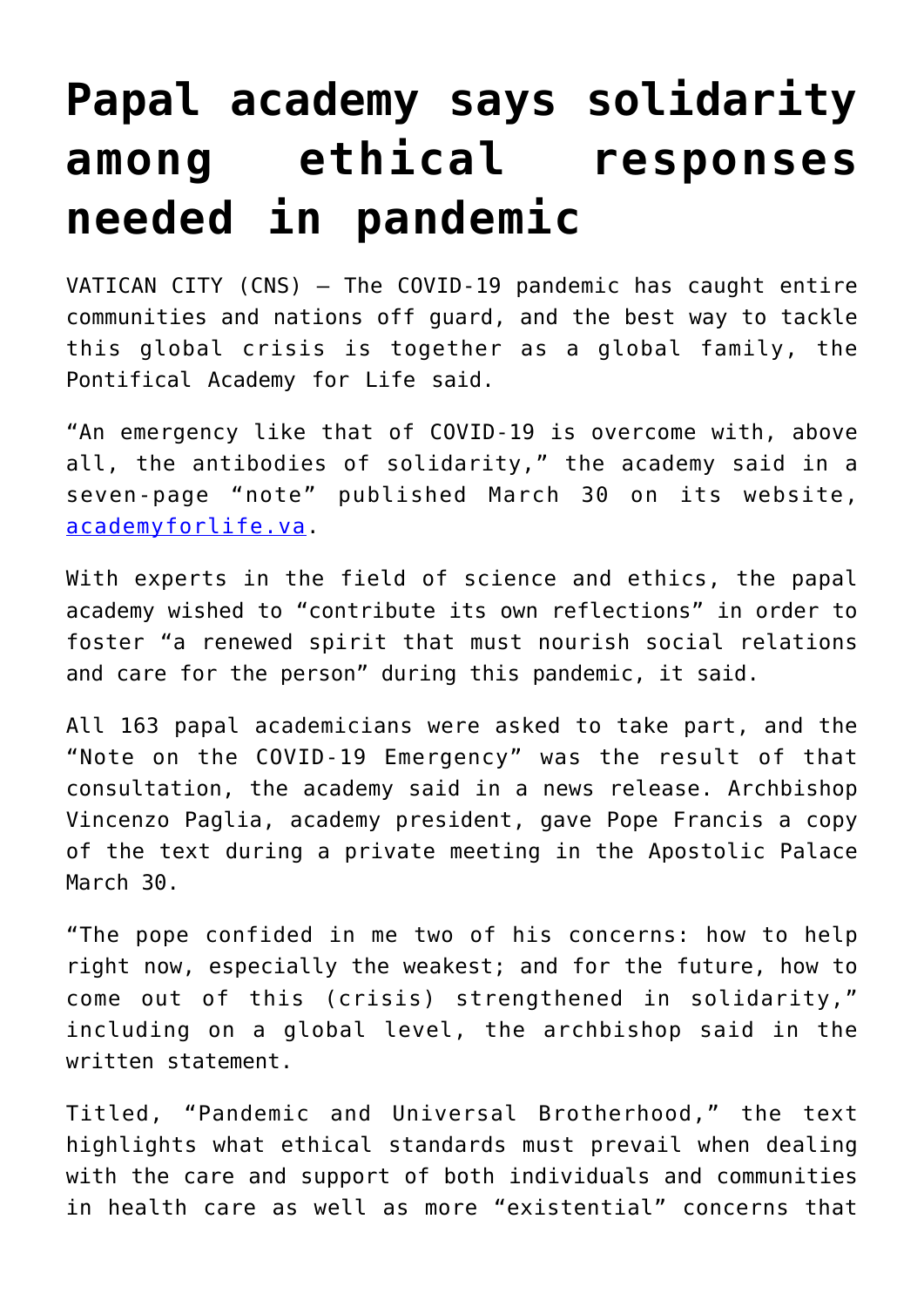often go ignored in a world increasingly focused on individual rights, isolationist national interests and a flood of data divorced from the people it represents.

It also includes understanding how to talk about God in this moment of crisis, it said, because "We cannot interpret the sufferings that humanity is going through according to the crude scheme that establishes a correspondence between (doing wrong) against the divine and a 'sacred reprisal' undertaken by God."

The pandemic does not represent God's wrath, because the disease affects most frequently and tragically the weakest and most vulnerable — the very people God loves and cares for the most, it said.

A full reading of sacred Scripture shows that "being on the side of life, just as God commands us, is made real through gestures of humanity for the other," gestures of love, care and support, it said.

Prayers, too, are not "magic formulas," but are a loving dialogue with God, expressing trust in him and learning to trust in humanity.

It is from prayer that people "gain the inner strength to exercise all our responsibility and make ourselves open to conversion, according to what reality makes us understand about how a more human coexistence is possible in our world," it said.

Solidarity and fraternity must be lived by everyone and in all fields, particularly in governance, scientific research and health care, it said.

Testing, protection and containment must be part of a "broad and deep search for the common good" in order to resist "a tendency to direct benefits toward privileged persons and a neglect of vulnerable persons according to citizenship,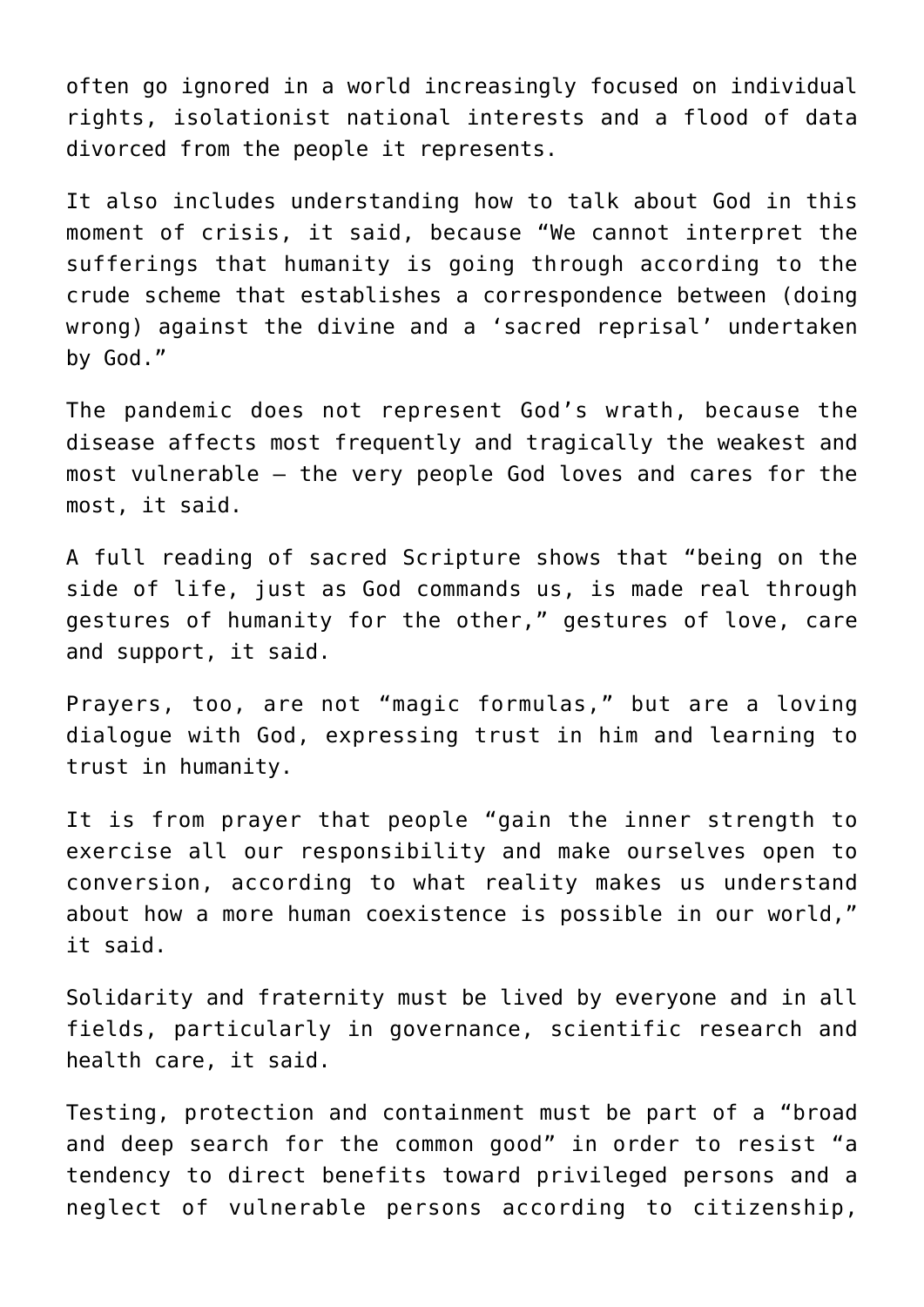income, politics or age."

Even though hospitals and health care personnel are being faced with a tragic limit or shortage of resources, rationing must be avoided, the academy said.

Dramatic and painful decisions regarding treatment and care "cannot be based on differences in the value of a human life and the dignity of every person, which are always equal and priceless."

The best way to decide about the use of treatment is on "the basis of the needs of the patient, that is, the severity of his or her disease and need for care, and the evaluation of the clinical benefits that treatment can produce, based on his or her prognosis."

"Age cannot be considered the only, and automatic, criterion governing choice. Doing so could lead to a discriminatory attitude toward the elderly and the very weak," it added.

Rationing must be the last option, so that people always look for other alternatives, such as sharing resources, moving patients or seeking creative solutions to specific needs, "such as the use of the same ventilator for multiple patients. In any case, we must never abandon the sick person, even when there are no more treatments available."

The risk of a global epidemic requires global coordination in health care systems, which need to handle speedy diagnoses, rapid responses, adequate structures, proportionate containment measures and systems for keeping and sharing information, it said.

People rely on their leaders and authorities to be accurate points of reference and to "avoid the communication storms that have broken out — infodemics — with their inexact data and fragmentary reports," it said.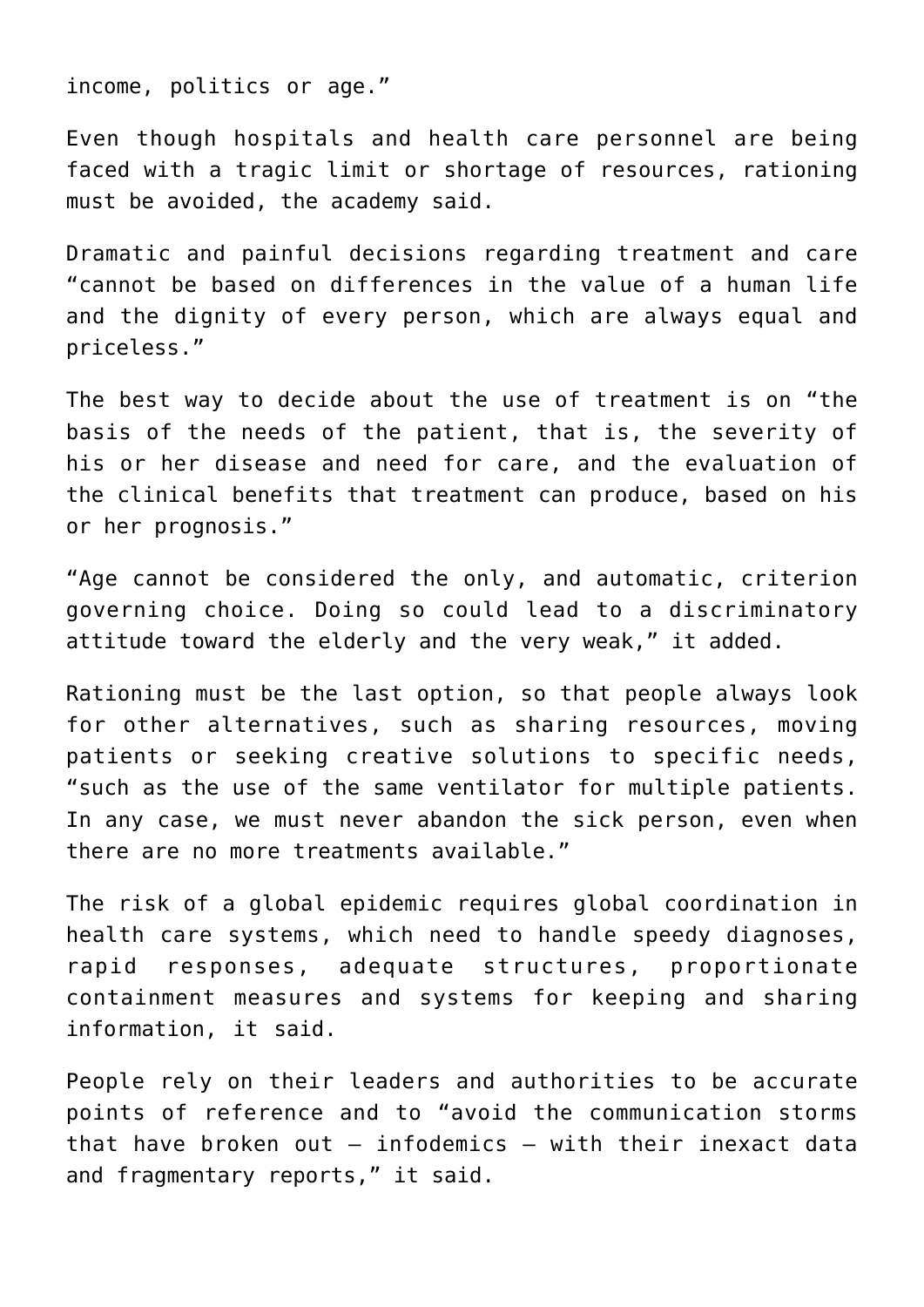Politically, nations must take a broader view that goes beyond national interests because responses cannot be limited to what happens within one's own borders if they are to be effective, it said.

Viruses cannot be stopped, it said, "without effective cooperation and effective coordination, which addresses the inevitable political, commercial, ideological and relational resistances firmly."

And individuals must recognize every one of their actions has consequences — on others and themselves, it said.

"Reckless or foolish behavior, which seemingly affects only ourselves, becomes a threat to all who are exposed to the risk of contagion, perhaps without even affecting the actor. In this way, we learn how everyone's safety depends on everyone else's," it said.

Individual freedom must be "collaborative for the common good," and people and nations must resist the tendency "an epidemic can nourish to see in the other an 'infectious' threat."

"We are living painfully a paradox that we would have never imagined: to survive the disease we must isolate ourselves from each other, but if we were ever to learn to live isolated from one another, we would quickly realize how essential for our lives is life with others."

– – –

Editor's note: Full text of document in English: [http://www.academyforlife.va/content/dam/pav/documenti%20pdf/2](http://www.academyforlife.va/content/dam/pav/documenti%20pdf/2020/Nota%20Covid19/Note%20on%20the%20Covid-19%20emergency_ENG_.pdf) [020/Nota%20Covid19/Note%20on%20the%20Covid-19%20emergency\\_ENG\\_](http://www.academyforlife.va/content/dam/pav/documenti%20pdf/2020/Nota%20Covid19/Note%20on%20the%20Covid-19%20emergency_ENG_.pdf) [.pdf](http://www.academyforlife.va/content/dam/pav/documenti%20pdf/2020/Nota%20Covid19/Note%20on%20the%20Covid-19%20emergency_ENG_.pdf)

In Spanish:

[http://www.academyforlife.va/content/dam/pav/documenti%20pdf/2](http://www.academyforlife.va/content/dam/pav/documenti%20pdf/2020/Nota%20Covid19/Nota%20sobre%20la%20emergencia%20Covid-19_ESP_.pdf)